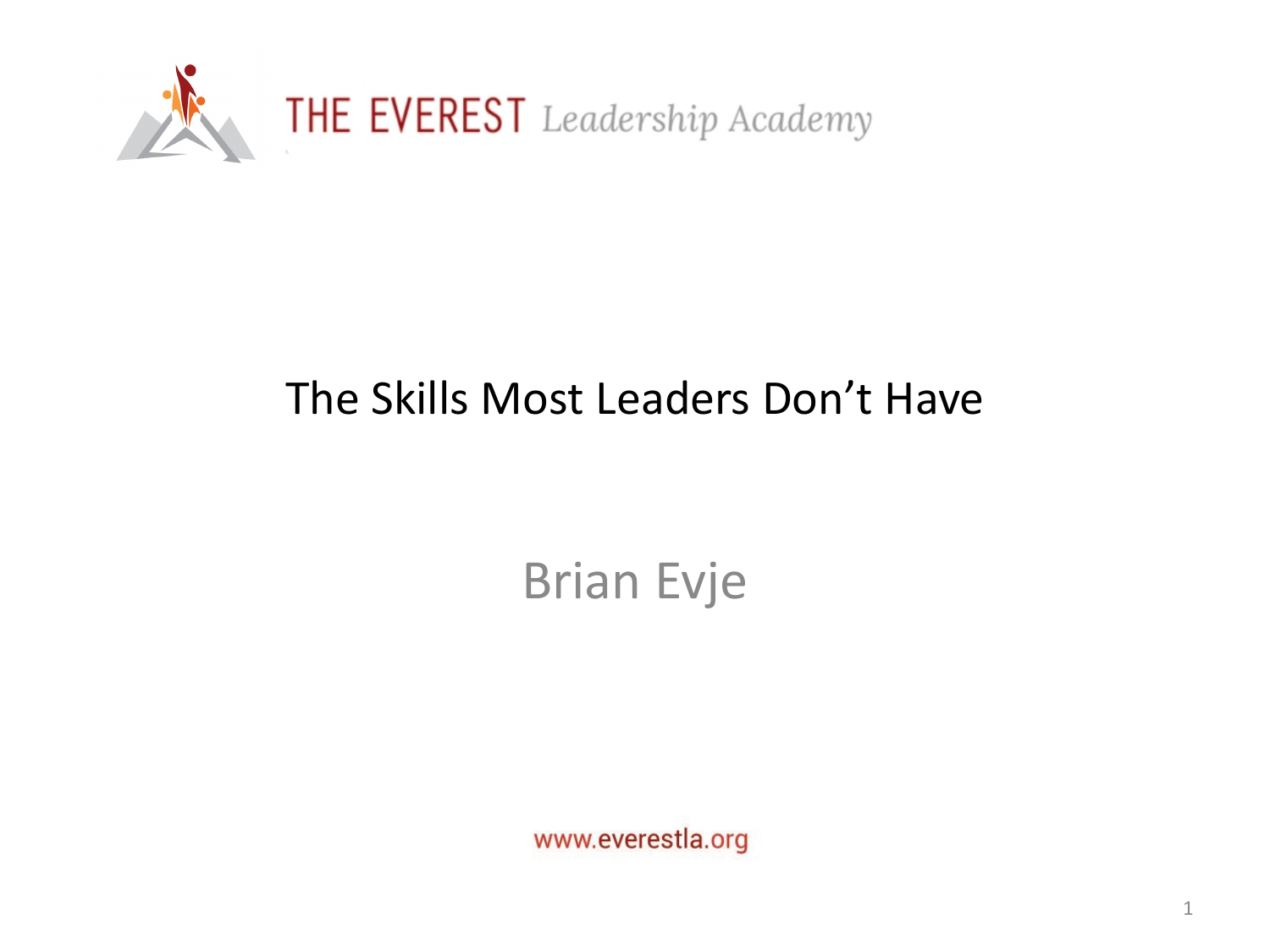

## Defining Hard Skills and Soft Skills

- Hard skills
	- $\Box$  Occupational skills necessary to complete the tangible elements of a job
	- $\Box$  Subject matter skills learned in the classroom
	- $\Box$  A finance director must know how to balance books
	- A waiter needs to know how to take an order
	- A software engineer needs coding skills build an app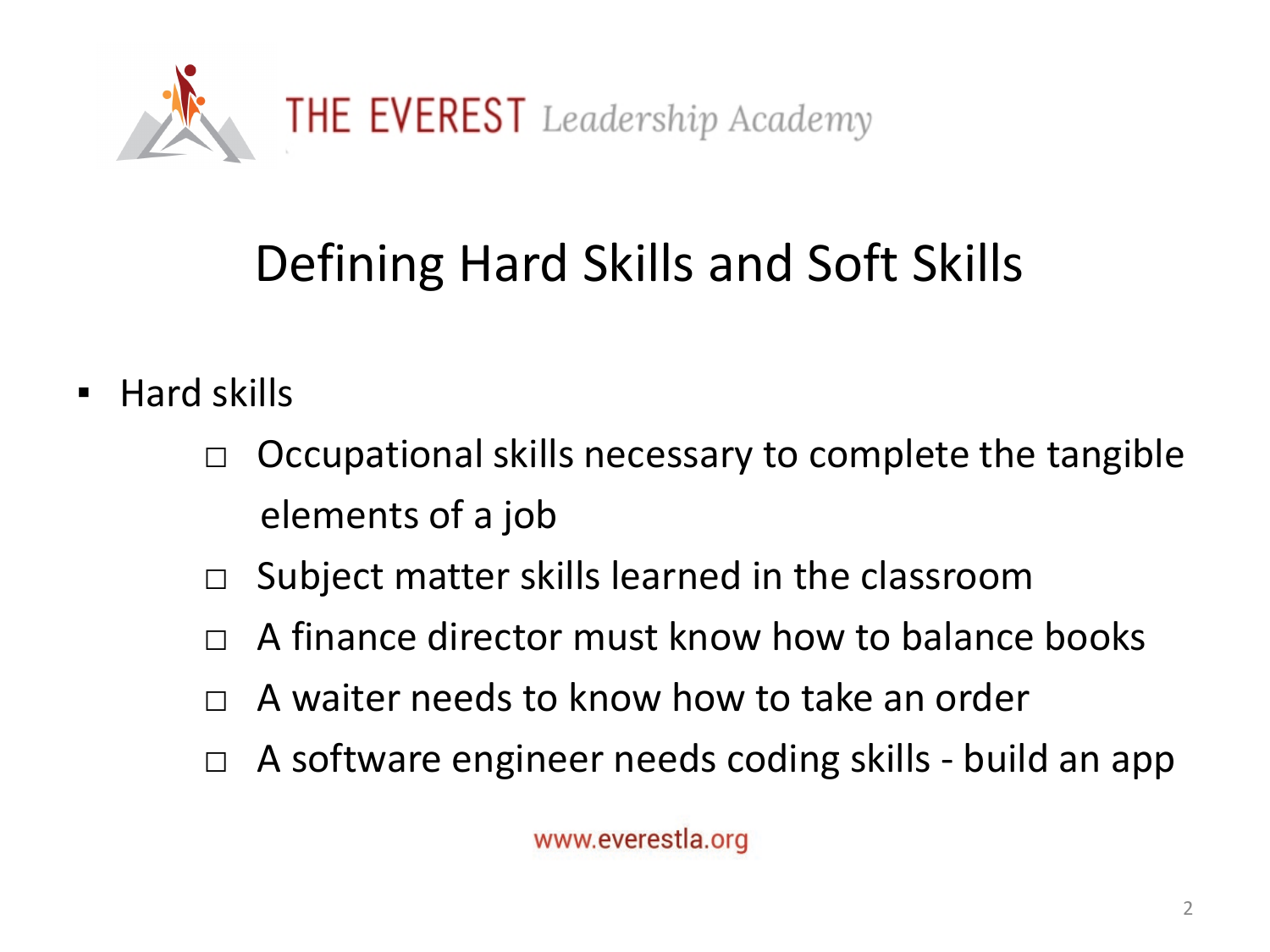

# Defining Hard Skills and Soft Skills

- Soft skills
	- $\Box$  Behavioral ways in which people go about their occupational tasks
	- $\Box$  How does the finance director interact with colleagues?
	- $\Box$  How does the waiter engage with the guests?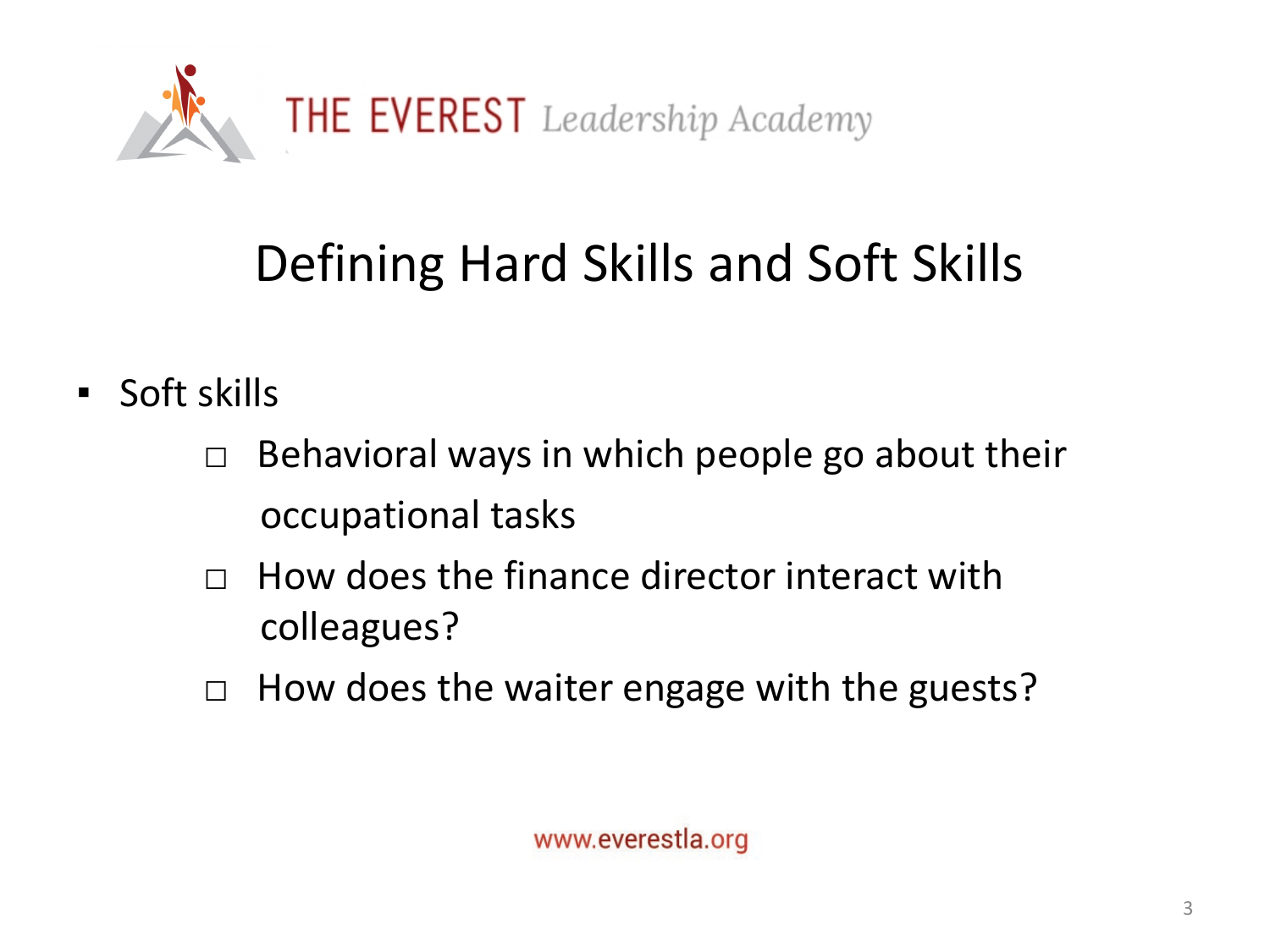

Conclusion

- Hard skills can get the job done
- Soft skills make the difference between a job that gets done and a job that gets done exceedingly well
- Leadership requires a sophisticated approach to both  $\Box$  That's even harder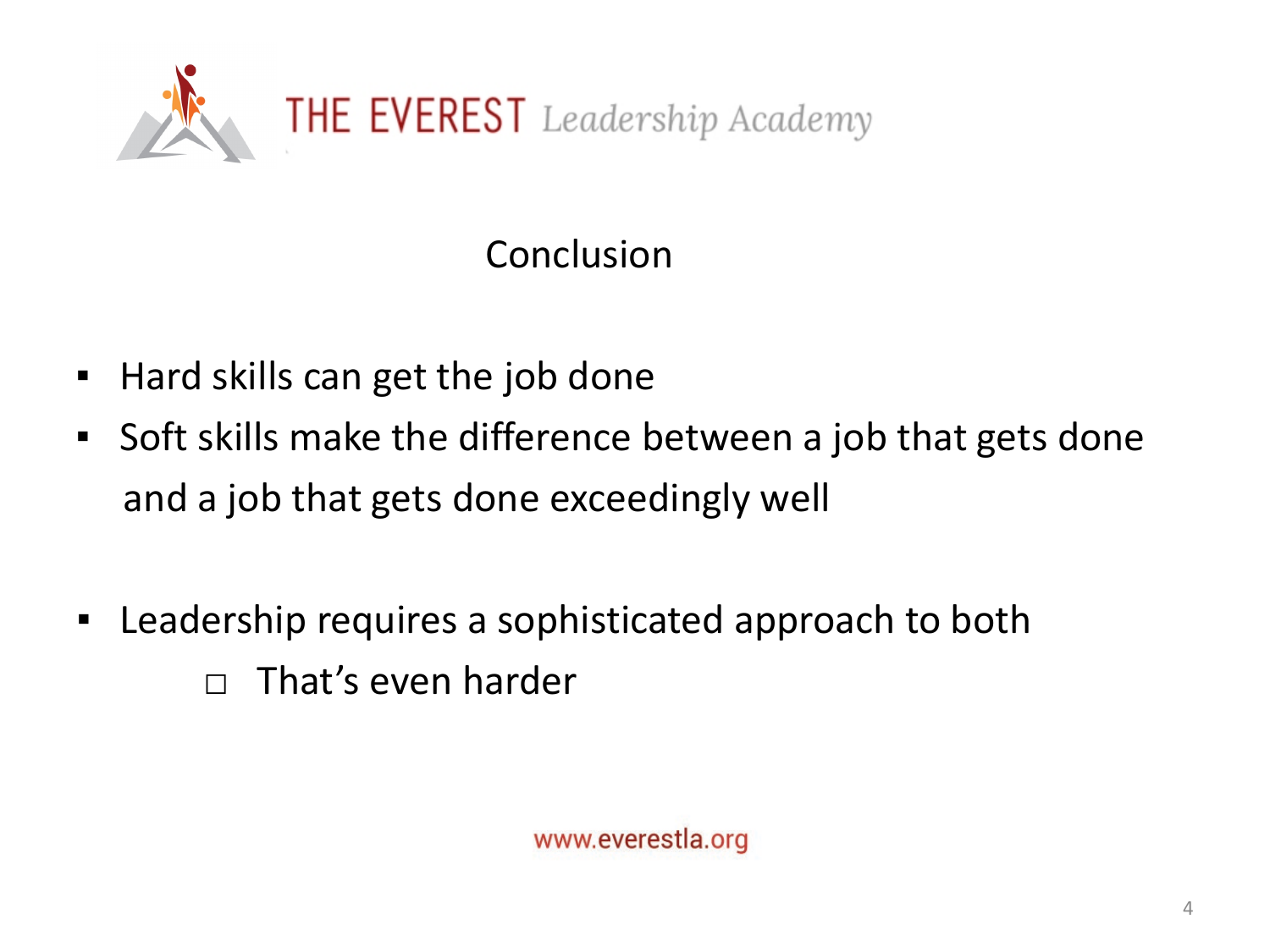

Leadership's Hard and Soft Skills

- Leadership has its own set of occupational skills:
	- $\Box$  The ability to synthesize data
	- $\Box$  The clarity to make timely and informed decisions
	- $\Box$  The capability to define priorities and goals
	- $\Box$  The aptitude to see situations from a wide, organizational perspective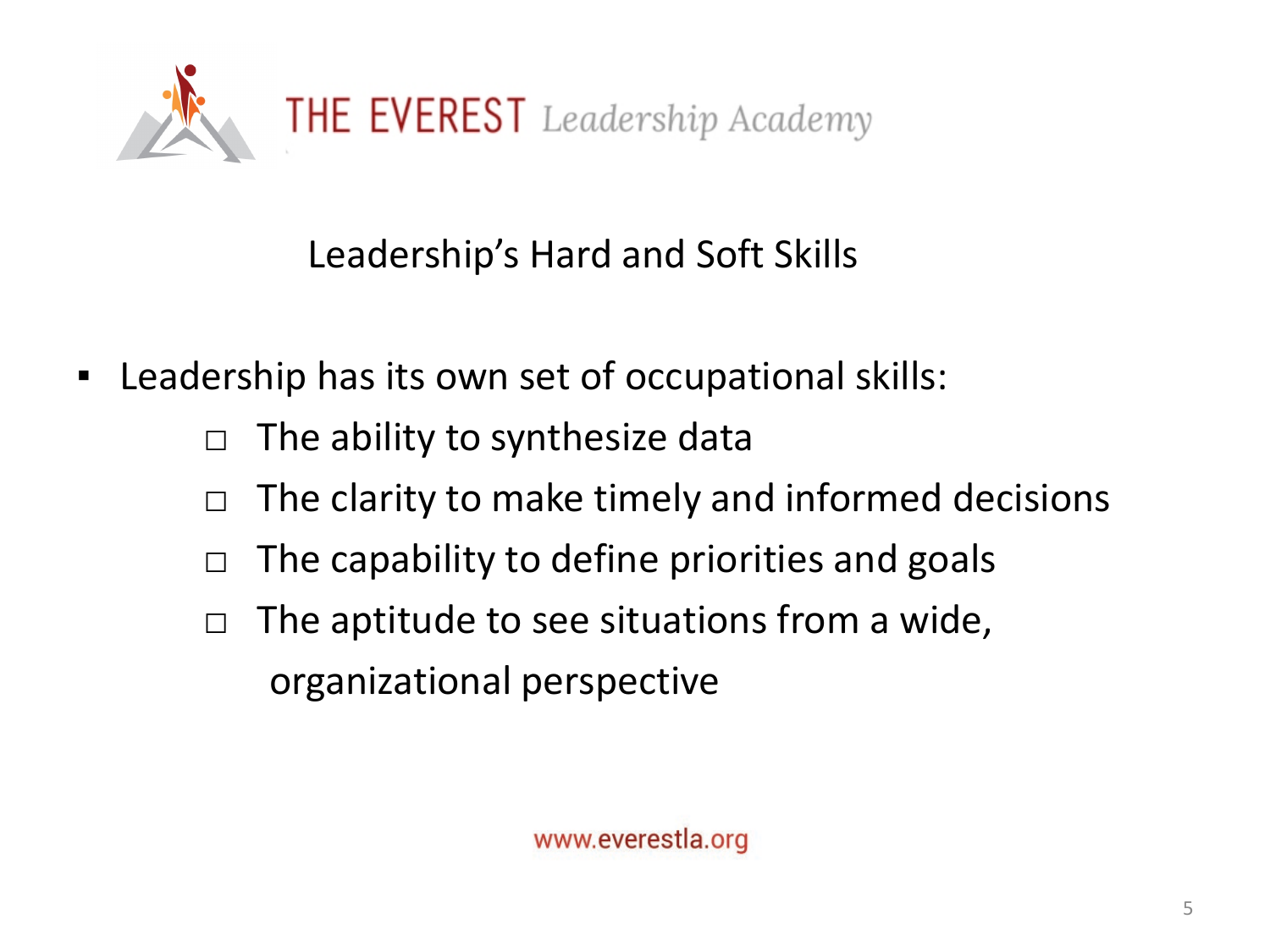

 $\Box$  On the behavioral side:

- Requires a high degree of skill in working with and for others
- Holding others accountable to their commitments
- Marshalling others to work together
- $\Box$  The more your role involves leadership, the more your job must focus on blending the:
	- The occupational and the behavioral
	- The hard and the soft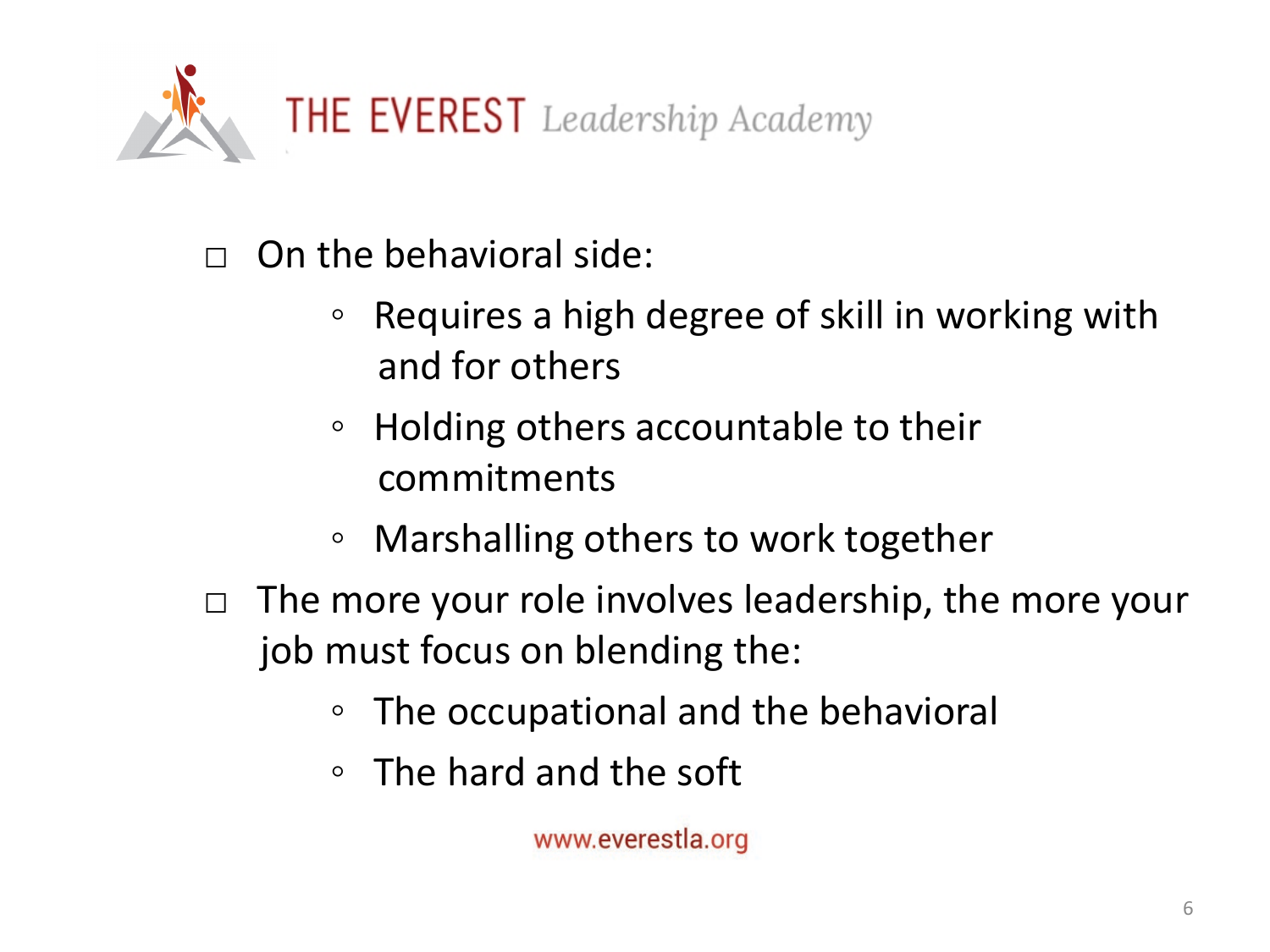

#### This Balance Can Be Extremely Difficult

- Many people define themselves by their ability to be experts in their occupational skills while viewing behavioral skills as secondary or incidental
- In this way, especially for leaders, traditional "soft" skills are harder to get right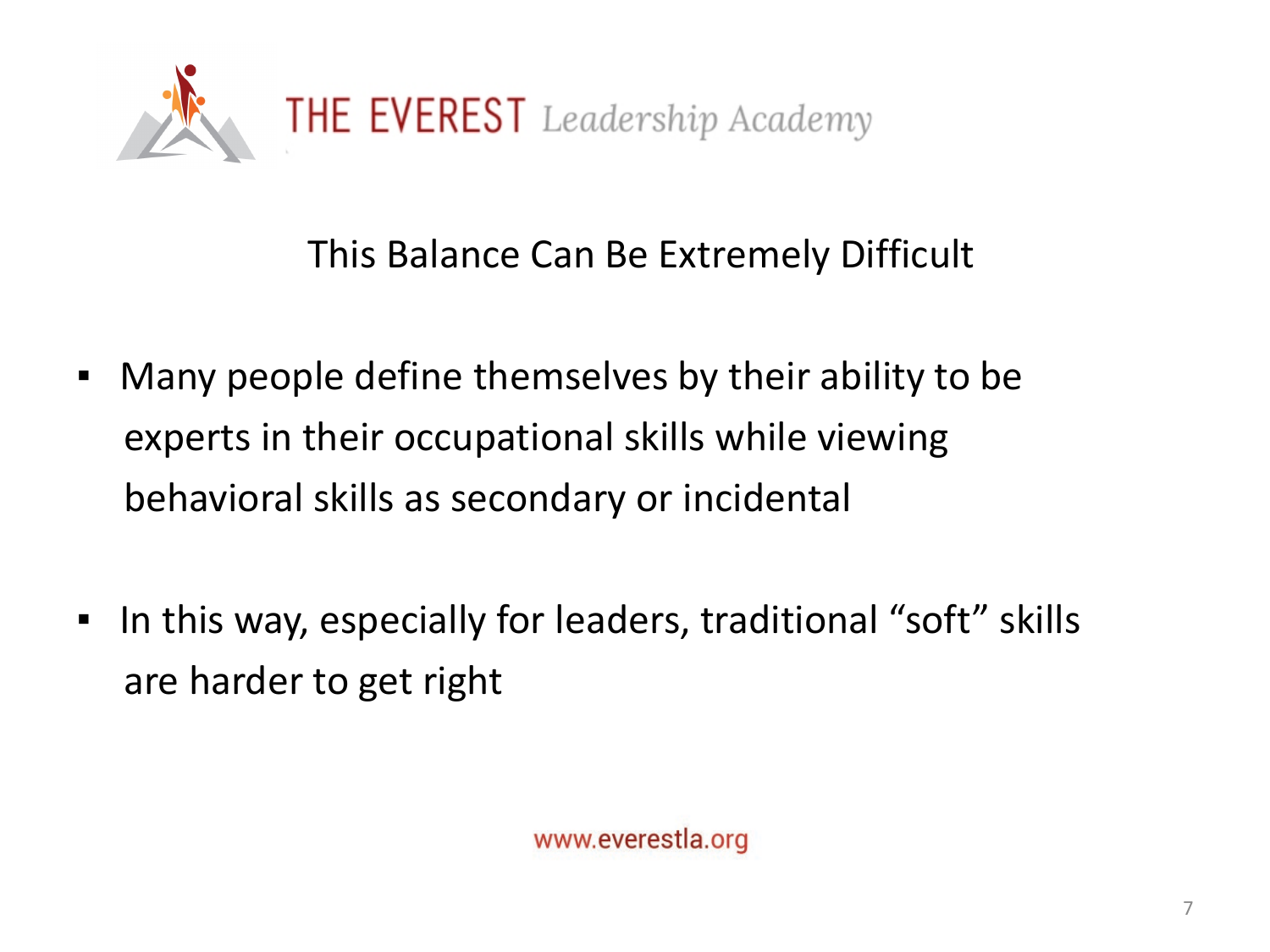

Leadership's Harder Skills

- The occupational skills of leadership are much different than those of everyone else
- Leadership at any level is necessarily about other people, leaders must be aware of their behavior, and be visible to others, in ways that non-leaders don't have to be
- **EXT** As a leader, you don't have the convenience of behaving only for yourself – you must behave for others and not continue to act for one's self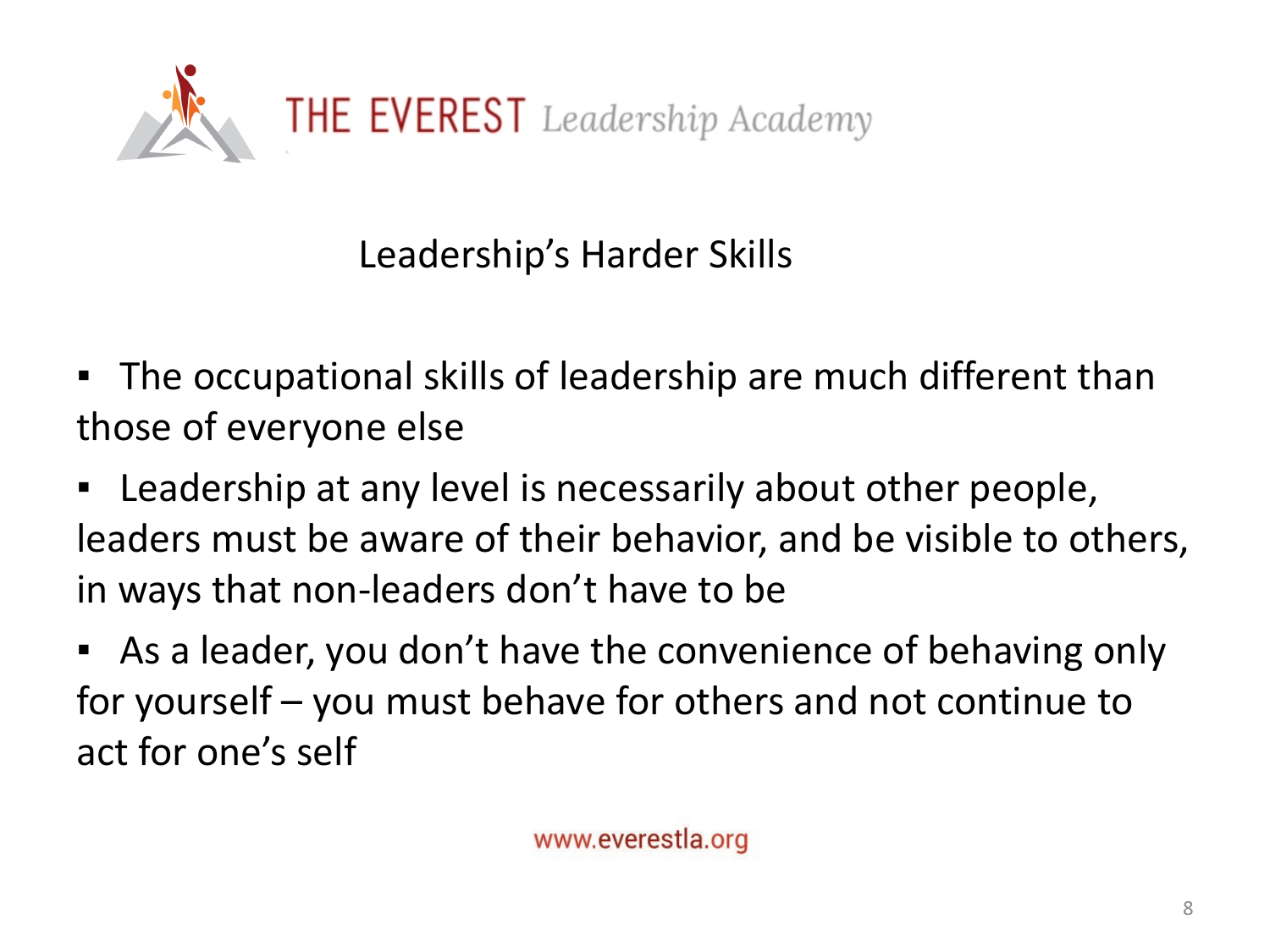

Improving Your Harder (Soft) Skills

- Admit that inter-personal skills are important:
	- $\Box$  Some leaders resist this because they fear it shows weakness to superiors, peers, and subordinates
	- $\Box$  If I expect to lead others, I must first be able to lead myself
- Rethink your definition of "hard" and "soft" skills:
	- $\Box$  How do I define and exercise my hard and soft skills?
	- $\Box$  Do I try to keep them separate?